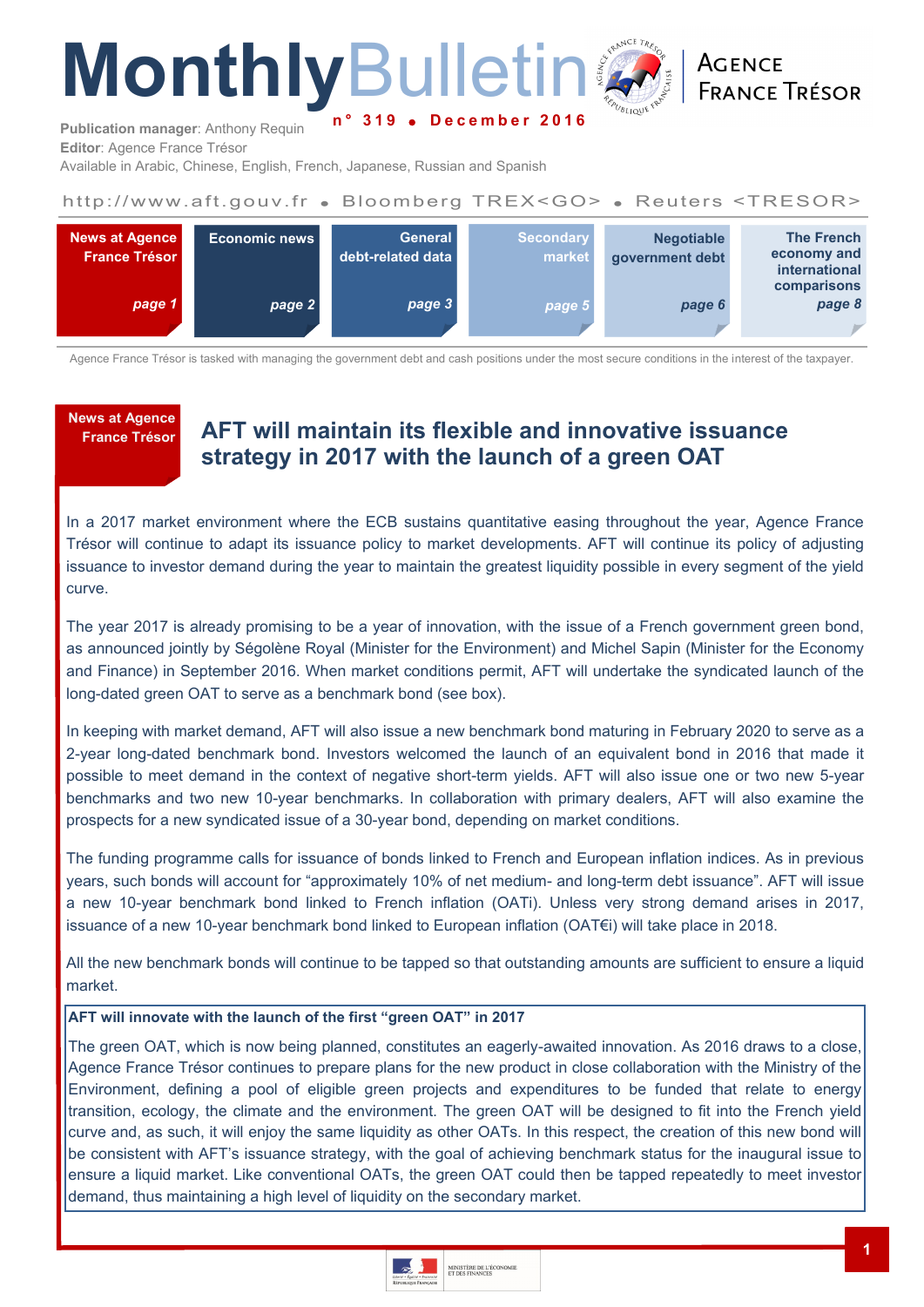# **Economic news A Hard Brexit Would Pose Risks to Intellectual Capital**

**Carmen Nuzzo, Economist, Morgan Stanley Economics Research** 

*This article is based on research published by Morgan Stanley Research on October 12, 2016.*

Intellectual capital has not featured prominently in the UK's Brexit debate. Yet, as a key input for innovation and productivity, it matters for maintaining the UK's prosperity and potential to grow. A 'hard' Brexit that prioritises immigration controls over access to the single market could erode the UK's competitive edge in key sectors intensive in science and technology.

Intellectual capital is about people's skills but also 'intangible' assets, such as software, research and development (R&D) capabilities, as well as networks connecting universities, research partners and the corporate sector; it also includes property rights which protect innovative products. It is crucial for a country's ability to innovate and become more productive.

Depending on the terms the UK negotiates, a hard Brexit could carry negative implications for the UK's wealth of 'intellectual' capital, particularly in the area of research. The UK's R&D business spend is skewed towards hightech manufacturing (46%) and knowledge intensive services (23%). This has given it a competitive advantage in sectors such as pharmaceuticals, chemicals, aerospace, transport equipment, information and communication technology and financial services.

#### **UK intangible investment now exceeds tangible investment**



*Source: UK Government's Intellectual Property Office, Morgan Stanley Research*

The problem is not so much funding. The UK is a net recipient of EU research funds and the largest receiver of those allocated on a competitive basis (like the Netherlands if measured as a share of GDP). But these funds represent only 0.2% of GDP and could conceivably be replaced by government funds or venture capital.

A greater challenge is that the UK's ability to influence the direction of EU funding research could wane. Moreover, prospective migration restrictions could impede international collaboration which is key to research: it creates synergies, builds on the best expertise, provides access to equipment, reduces costs and facilitates the sharing of new ideas. Should there be a hard Brexit, the UK's ability to attract talent could diminish over time as well as the country's appeal as a base for new, shared pan-European research infrastructure.

The extent of the threat to intellectual capital depends on how the Brexit deal is negotiated. True, the UK has an unrivalled business-friendly environment in the EU that is conducive to innovation and risk-taking, boasting low barriers to entrepreneurship, well-functioning institutions and a healthy venture-capital system. This advantage will not dissipate quickly, but a hard Brexit could risk a slow erosion of the UK's competitiveness and of its appeal to investors as a base from which to access the EU market to scale activity internationally.

#### **UK business expenditure in R&D is skewed towards high-tech and high-knowledge sectors**



*Source: OECD, Morgan Stanley Research*

**Morgan Stanley Disclaimer: This article is based on research published for Morgan Stanley Research on 12 October 2016. It is not an offer to buy or sell any security/instruments or to participate in a trading strategy. For important disclosures as of the date of the publication of the research, please refer to the original piece available at Brexit: [Let's Talk About Intellectual Capital](https://ny.matrix.ms.com/eqr/article/webapp/2b471bec-57d2-11e6-acee-60501fd10d77?t=1476286559%3A1630%3A3328%3Avmias1106667&m=1&ch=autob) (12 October 2016). For important current disclosures that pertain to Morgan Stanley, please refer to the disclosures regarding the issuer(s) that are the subject of this article on Morgan Stanley's disclosure website. [https://www.morganstanley.com/researchdisclosures.](https://www.morganstanley.com/researchdisclosures)**

**NB: this Agence France Trésor forum offers economists an opportunity to express their personal opinion. Thus, the above article strictly reflects the author's view, and should not be construed as expressing the viewpoints of Agence France Trésor or the Ministry of the Economy and Finance.**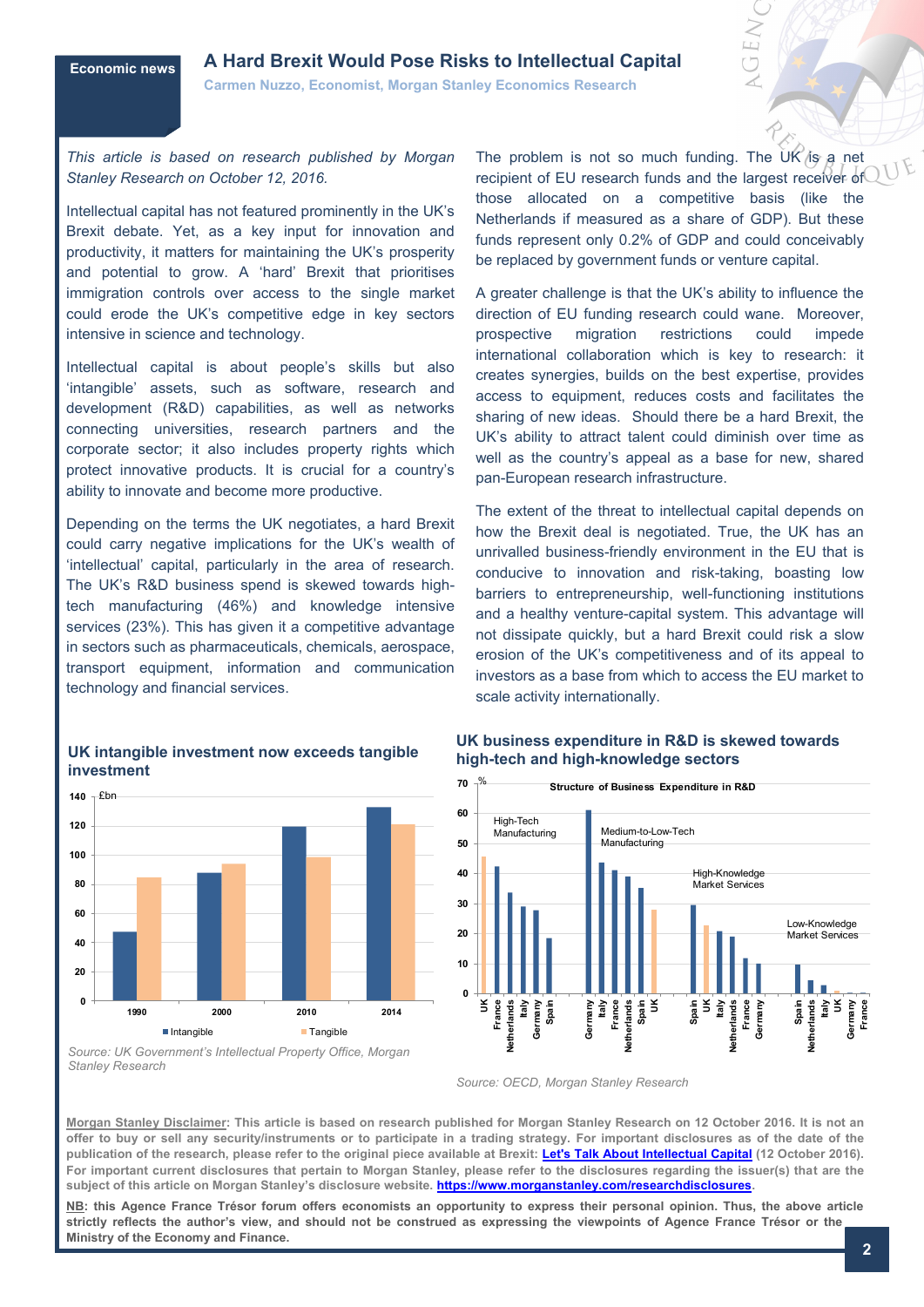

#### **Indicative auction schedule**

|                      |                 |   | Short-term |    |       |            | Medium-term | Long-term | Index-linked |
|----------------------|-----------------|---|------------|----|-------|------------|-------------|-----------|--------------|
| January 2017         | auction date    |   | 9          | 16 | 23    | 30         | 19          | 5         | 19           |
|                      | settlement date | 4 |            | 18 | 25    | l Februarv | 23          |           | 23           |
| <b>February 2017</b> | auction date    |   | 13         | 20 | 27    |            | 16          |           | 16           |
|                      | settlement date |   | 15         | 22 | March |            | 20          |           | 20           |

*Source: Agence France Trésor*



#### **Medium- and long-term: securities issued during the year and total issuance at 30 November 2016**



*Source: Agence France Trésor*



# **Issuance net of buybacks at 30 November 2016**

#### **Medium- and long-term: provisional maturity schedule at 30 November 2016**

| In $\epsilon$ billion        |        |                   |  |  |  |
|------------------------------|--------|-------------------|--|--|--|
| <b>Month</b>                 | Coupon | <b>Redemption</b> |  |  |  |
| Dec-16                       |        |                   |  |  |  |
| $Jan-17$                     |        |                   |  |  |  |
| Feb-17                       | 0.3    | 16.5              |  |  |  |
| $Mar-17$                     | 0.0    |                   |  |  |  |
| Apr-17                       | 15.2   | 27.4              |  |  |  |
| May-17                       | 4.2    |                   |  |  |  |
| $Jun-17$                     |        |                   |  |  |  |
| <b>Jul-17</b>                | 3.1    | 38.4              |  |  |  |
| Aug-17                       |        |                   |  |  |  |
| Sep-17                       |        |                   |  |  |  |
| Oct-17                       | 14.8   | 33.7              |  |  |  |
| <b>Nov-17</b>                | 1.3    |                   |  |  |  |
| Source: Agence France Trésor |        |                   |  |  |  |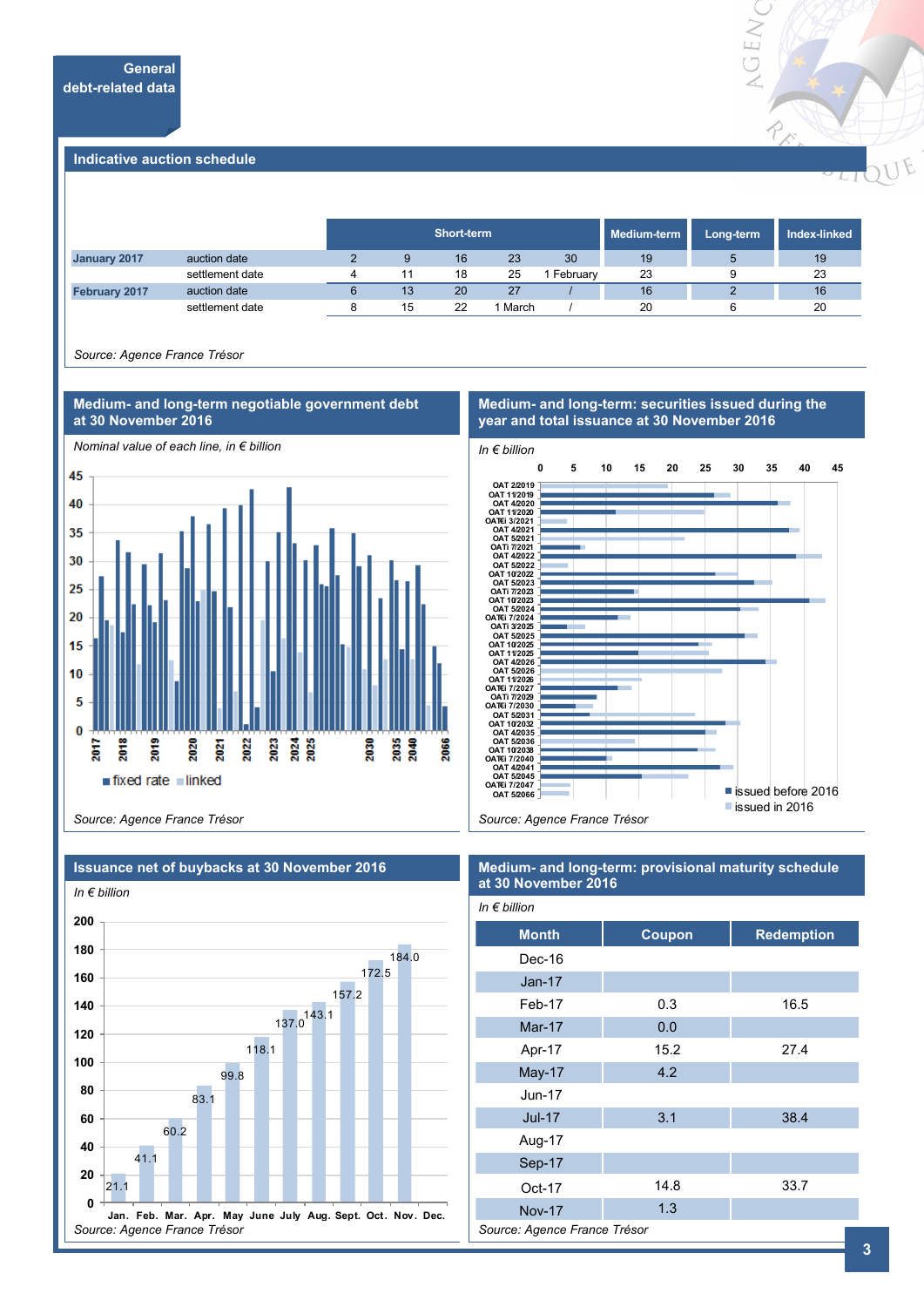#### **Non-resident holders of negotiable government debt in third quarter of 2016**

#### *As a % of negotiable debt outstanding expressed in market value*

#### **Negotiable government debt by group of holders in third quarter of 2016**

**GENC** 

F

*Structure in % expressed in market value* 





*(\*) figures revised quarterly (\*\*) figures revised annually* 

*Source: Banque de France*

#### **Negotiable government debt at 30 November 2016**

*In euros*

| Total medium- and long-term debt | 1,483,292,274,127    |
|----------------------------------|----------------------|
| Total stripping activity         | 60,919,122,100       |
| Average maturity                 | 8 years and 85 days  |
| Total short-term debt            | 143,393,000,000      |
| Average maturity                 | 117 days             |
| <b>ITOTAL OUTSTANDING</b>        | 1,626,685,274,127    |
| <b>Average maturity</b>          | 7 years and 196 days |

*Source: Agence France Trésor*

**Negotiable government debt and interest rate swaps at 30 November 2016**

*In € billion*

|                                         | <b>End 2013</b> | <b>End 2014</b> | <b>End 2015</b> | <b>End Oct. 2016</b> | <b>End Nov. 2016</b> |
|-----------------------------------------|-----------------|-----------------|-----------------|----------------------|----------------------|
| Negotiable government debt outstanding  | 1,457           | 1,528           | 1,576           | 1,625                | 1,627                |
| of which index-linked securities        | 174             | 189             | 190             | 197                  | 199                  |
| Medium- and long-term                   | 1,283           | 1,352           | 1,424           | 1,483                | 1,483                |
| short-term                              | 174             | 175             | 153             | 142                  | 143                  |
| <b>Swaps outstanding</b>                | 7               | 6               | $6\phantom{1}6$ | 6                    | 3                    |
| Average maturity of the negotiable debt |                 |                 |                 |                      |                      |
| before swaps                            | 7 years         | 6 years         | 7 years         | 7 years              | 7 years              |
|                                         | 5 days          | $363$ days      | 47 days         | $184$ days           | $196$ days           |
| after swaps                             | 7 years         | 6 years         | 7 years         | 7 years              | 7 years              |
|                                         | 2 days          | $362$ days      | 47 days         | $184$ days           | $196$ days           |
| Source: Agence France Trésor            |                 |                 |                 |                      |                      |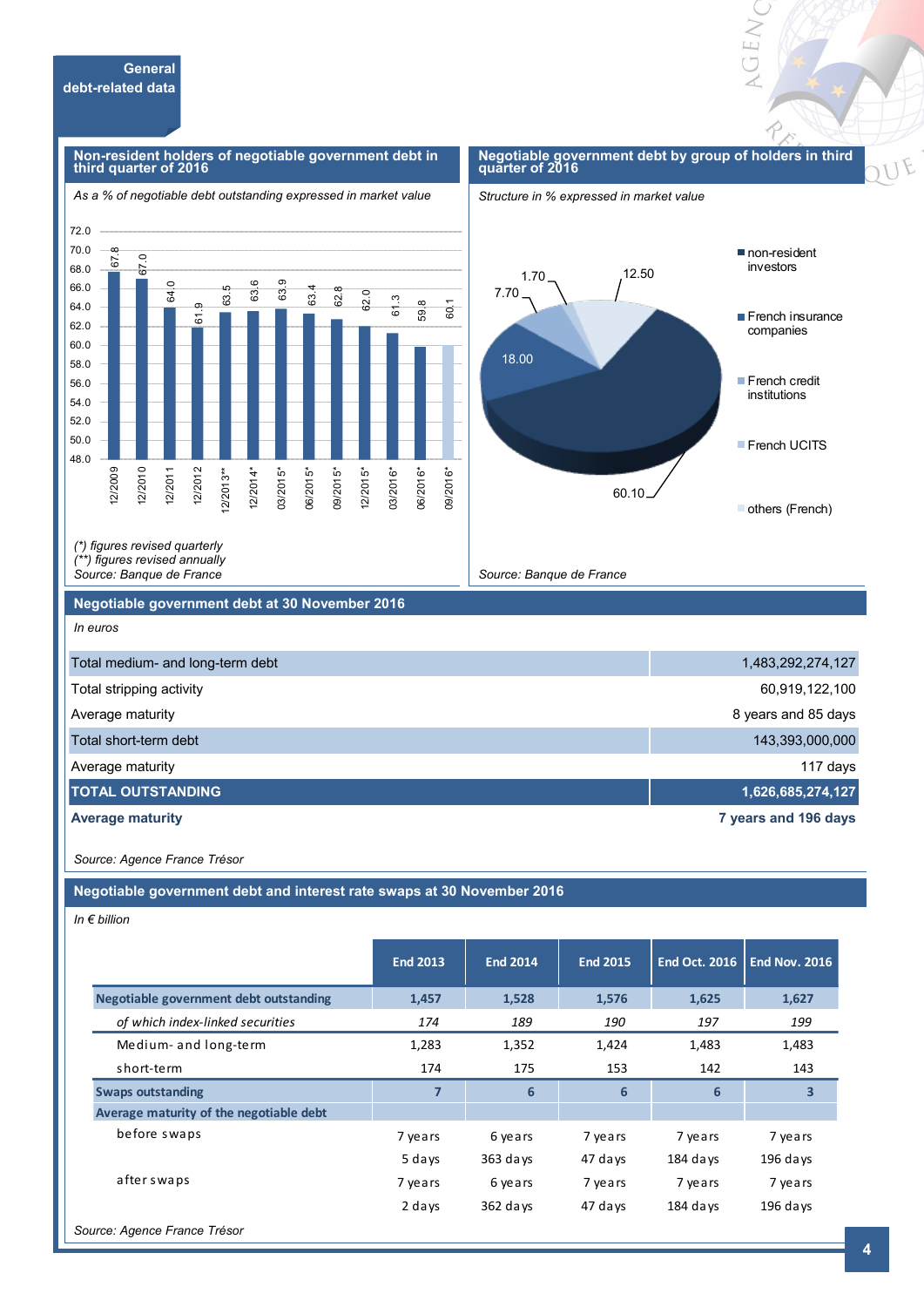**Secondary market** 





VGEN

*Source: reporting by primary dealers in government securities, excluding flows arising from the Eurosystem public sector purchase programme.* 

**Total stripping and reconstitution** 

*In € billion*



*Source: Euroclear*

**Primary dealers, repo outstanding at end of month** 

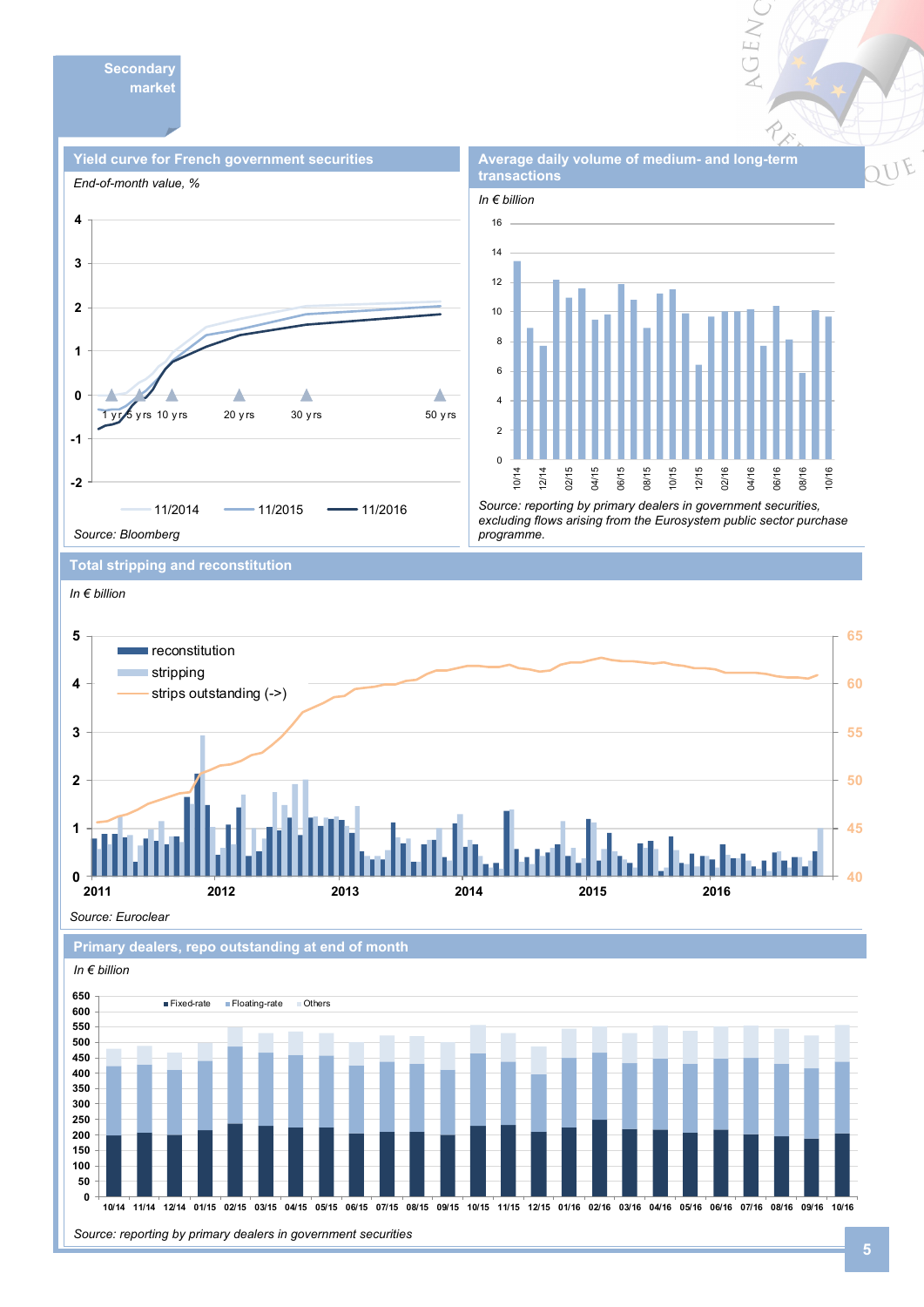

## **Short-term debt at 30 November 2016**

|            | <b>Maturity</b>   | Outstanding $(\epsilon)$ |
|------------|-------------------|--------------------------|
| <b>BTF</b> | 07 December 2016  | 3,590,000,000            |
| <b>BTF</b> | 14 December 2016  | 6,885,000,000            |
| <b>BTF</b> | 21 December 2016  | 4,283,000,000            |
| <b>BTF</b> | 29 December 2016  | 6,992,000,000            |
| <b>BTF</b> | 04 January 2017   | 7,090,000,000            |
| <b>BTF</b> | 11 January 2017   | 7,341,000,000            |
| <b>BTF</b> | 18 January 2017   | 4,172,000,000            |
| <b>BTF</b> | 25 January 2017   | 7,951,000,000            |
| <b>BTF</b> | 01 February 2017  | 6,746,000,000            |
| <b>BTF</b> | 08 February 2017  | 7,322,000,000            |
| <b>BTF</b> | 15 February 2017  | 6,545,000,000            |
| <b>BTF</b> | 22 February 2017  | 7,279,000,000            |
| <b>BTF</b> | 01 March 2017     | 6,366,000,000            |
| <b>BTF</b> | 15 March 2017     | 6,090,000,000            |
| <b>BTF</b> | 29 March 2017     | 6,135,000,000            |
| <b>BTF</b> | 12 April 2017     | 6,122,000,000            |
| <b>BTF</b> | 26 April 2017     | 5,030,000,000            |
| <b>BTF</b> | 11 May 2017       | 2,011,000,000            |
| <b>BTF</b> | 24 May 2017       | 4,972,000,000            |
| <b>BTF</b> | 21 June 2017      | 4,571,000,000            |
| <b>BTF</b> | 19 July 2017      | 3,979,000,000            |
| <b>BTF</b> | 17 August 2017    | 5,088,000,000            |
| <b>BTF</b> | 13 September 2017 | 5,871,000,000            |
| <b>BTF</b> | 11 October 2017   | 6,152,000,000            |
| <b>BTF</b> | 08 November 2017  | 4,810,000,000            |
|            |                   |                          |

### **Medium- and long-term debt (maturing 2016–2019) at 30 November 2016**

| <b>ISIN Code</b> | <b>Bond</b>                     | Outstanding (€)    | Ind. Coeff. | <b>Face value</b> | Stripped $(€)$ |
|------------------|---------------------------------|--------------------|-------------|-------------------|----------------|
|                  | <b>Maturity 2016</b>            |                    |             |                   |                |
|                  | <b>Maturity 2017</b>            | 115,869,232,800    |             |                   |                |
| FR0120473253     | BTAN 1.75% 25 February 2017     | 16,460,000,000     |             |                   |                |
| FR0010415331     | OAT 3.75% 25 April 2017         | 27,432,000,000     |             |                   | 0              |
| FR0120746609     | BTAN 1% 25 July 2017            | 19,503,000,000     |             |                   |                |
| FR0010235176     | OATi 1% 25 July 2017            | 18,734,232,800 (1) | 1.13720     | 16,474,000,000    | 0              |
| FR0010517417     | OAT 4.25% 25 October 2017       | 33,740,000,000     |             |                   | 0              |
|                  | <b>Maturity 2018</b>            | 135,097,891,510    |             |                   |                |
| FR0012634558     | OAT 0% 25 February 2018         | 17,547,000,000     |             |                   | 0              |
| FR0010604983     | OAT 4% 25 April 2018            | 31,532,000,000     |             |                   | 0              |
| FR0011394345     | OAT 1% 25 May 2018              | 22,506,000,000     |             |                   | 0              |
| FR0011237643     | OAT€i 0.25% 25 July 2018        | 11,745,891,510 (1) | 1.04343     | 11,257,000,000    | 0              |
| FR0010670737     | OAT 4.25% 25 October 2018       | 29,502,000,000     |             |                   | O              |
| FR0011523257     | OAT 1% 25 November 2018         | 22,265,000,000     |             |                   | 15,000,000     |
|                  | <b>Maturity 2019</b>            | 159,474,202,646    |             |                   |                |
| FR0013101466     | OAT 0% 25 février 2019          | 19,313,000,000     |             |                   | 0              |
| FR0000189151     | OAT 4.25% 25 April 2019         | 31,478,000,000     |             |                   | 0              |
| FR0011708080     | OAT 1% 25 May 2019              | 23,095,000,000     |             |                   | $\Omega$       |
| FR0010850032     | OATi 1.3% 25 July 2019          | 12,563,913,200 (1) | 1.07018     | 11,740,000,000    | 0              |
| FR0000570921     | OAT 8.5% 25 October 2019        | 8,844,392,893      |             |                   | 5,411,385,100  |
| FR0010776161     | OAT 3.75% 25 October 2019       | 35,410,000,000     |             |                   | 0              |
| FR0011993179     | OAT 0.5% 25 November 2019       | 28,737,000,000     |             |                   | 0              |
| FR0000570954     | OAT cap. 9.82% 31 December 2019 | 32,896,553 (2)     |             | 6,692,154         |                |
|                  |                                 |                    |             |                   |                |

*(1) face value x indexation coefficient (face value if coefficient < 1)*

*(2) Including coupons capitalised at 31 December 2015; not open to subscription*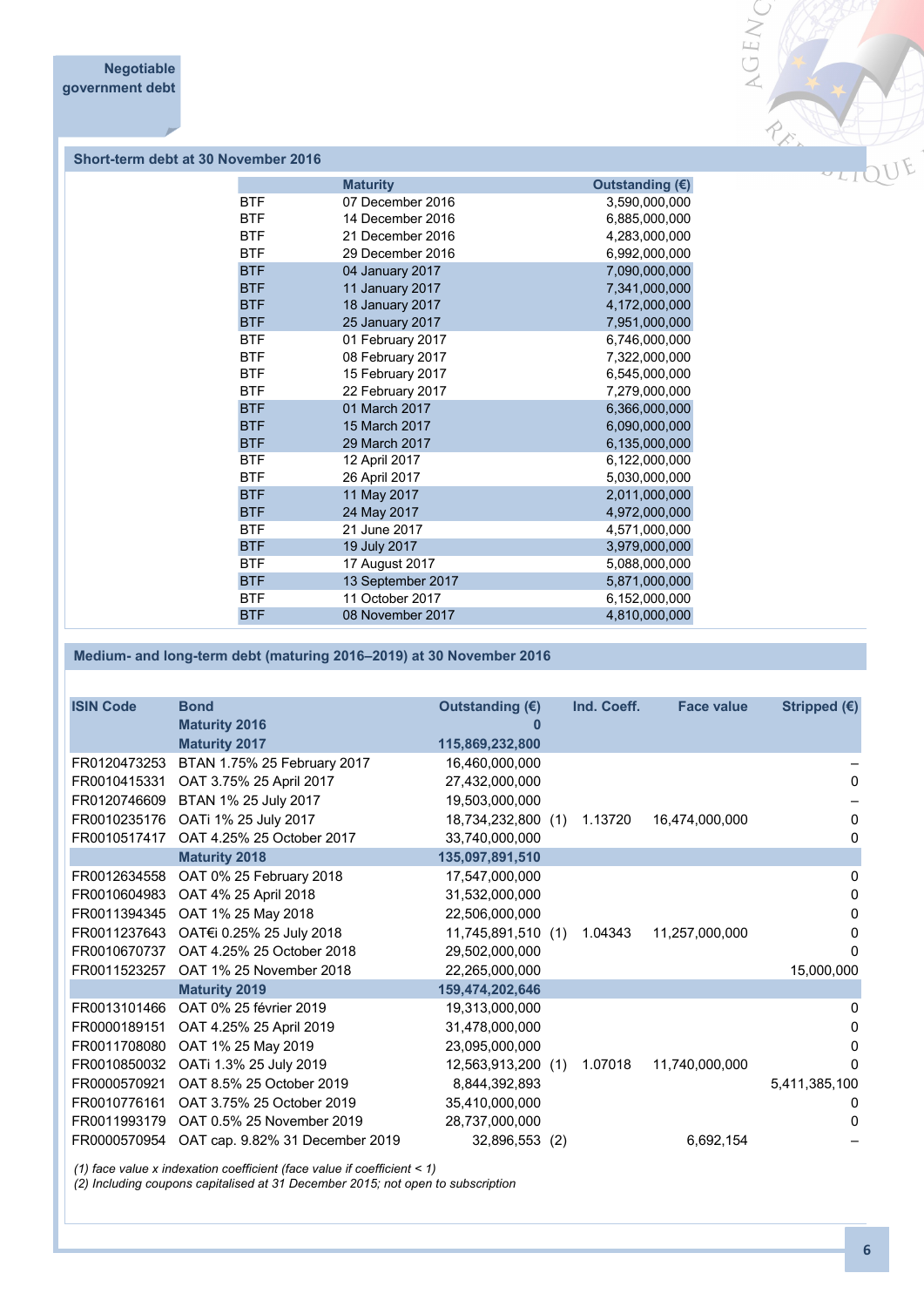

|  |  | Medium- and long-term debt (maturing in 2020 and beyond) at 30 November 2016 |
|--|--|------------------------------------------------------------------------------|
|  |  |                                                                              |

| <b>ISIN Code</b>                                             | <b>Bond</b><br><b>Maturity 2020</b>                                                                                                                          | Outstanding $(E)$<br>147,105,939,200                                                       | Ind. Coeff. | <b>Face value</b> | Stripped $(€)$                          |
|--------------------------------------------------------------|--------------------------------------------------------------------------------------------------------------------------------------------------------------|--------------------------------------------------------------------------------------------|-------------|-------------------|-----------------------------------------|
| FR0012557957<br>FR0010050559<br>FR0010949651                 | FR0010854182 OAT 3.5% 25 April 2020<br>OAT 0% 25 May 2020<br>OAT€i 2.25% 25 July 2020<br>OAT 2.5% 25 October 2020<br>FR0012968337 OAT 0.25% 25 November 2020 | 37,927,000,000<br>22,969,000,000<br>24,865,939,200 (1)<br>36,562,000,000<br>24,782,000,000 | 1.22432     | 20,310,000,000    | 0<br>$\pmb{0}$<br>0<br>$\mathbf 0$<br>0 |
| FR0013140035                                                 | <b>Maturity 2021</b><br>OAT€i 0.1% 1 March 2021                                                                                                              | 112, 134, 483, 620<br>4,096,940,120 (1)                                                    | 1.00366     | 4,082,000,000     | $\mathbf 0$                             |
| FR0010192997<br>FR0013157096<br>FR0011347046<br>FR0011059088 | OAT 3.75% 25 April 2021<br>OAT 0% 25 May 2021<br>OATi 0.1% 25 July 2021<br>OAT 3.25% 25 October 2021<br><b>Maturity 2022</b>                                 | 39,352,000,000<br>21,852,000,000<br>6,942,543,500 (1)<br>39,891,000,000<br>97,743,505,010  | 1.01351     | 6,850,000,000     | $\mathbf 0$<br>0<br>0<br>$\Omega$       |
|                                                              | FR0000571044 OAT 8.25% 25 April 2022                                                                                                                         | 1,243,939,990                                                                              |             |                   | 437,468,400                             |
| FR0011196856<br>FR0013219177<br>FR0010899765                 | OAT 3% 25 April 2022<br>OAT 0% 25 May 2022<br>OAT€i 1.1% 25 July 2022<br>FR0011337880 OAT 2.25% 25 October 2022                                              | 42,703,000,000<br>4,231,000,000<br>19,513,565,020 (1)<br>30,052,000,000                    | 1.08838     | 17,929,000,000    | 0<br>$\mathbf 0$<br>$\mathbf 0$<br>0    |
| FR0000571085                                                 | <b>Maturity 2023</b><br>OAT 8.5% 25 April 2023                                                                                                               | 105,412,361,943<br>10,606,195,903                                                          |             |                   | 5,466,050,200                           |
| FR0011486067<br>FR0010585901<br>FR0010466938                 | OAT 1.75% 25 May 2023<br>OATi 2.1% 25 July 2023<br>OAT 4.25% 25 October 2023                                                                                 | 35,237,000,000<br>16,384,166,040 (1)<br>43,185,000,000                                     | 1.10242     | 14,862,000,000    | 0<br>0<br>459,585,000                   |
| FR0011619436                                                 | <b>Maturity 2024</b><br>OAT 2.25% 25 May 2024                                                                                                                | 77,249,737,960<br>33,135,000,000                                                           |             |                   | 1,000,000                               |
| FR0011962398                                                 | FR0011427848 OAT€i 0.25% 25 July 2024<br>OAT 1.75% 25 November 2024                                                                                          | 13,879,737,960 (1)<br>30,235,000,000                                                       | 1.01922     | 13,618,000,000    | 46,000,000                              |
|                                                              | <b>Maturity 2025</b>                                                                                                                                         | 91,343,043,918                                                                             |             |                   |                                         |
| FR0012558310<br>FR0000571150                                 | OATi 0.1% 1 March 2025<br>FR0012517027 OAT 0.5% 25 May 2025<br>OAT 6% 25 October 2025                                                                        | 6,861,115,800 (1)<br>32,870,000,000<br>26,039,928,118                                      | 1.00485     | 6,828,000,000     | 0<br>0<br>3,112,964,400                 |
| FR0012938116                                                 | OAT 1% 25 November 2025<br><b>Maturity 2026</b>                                                                                                              | 25,572,000,000<br>78,669,000,000                                                           |             |                   | $\Omega$                                |
| FR0013131877<br>FR0013200813                                 | FR0010916924 OAT 3.5% 25 April 2026<br>OAT 0.5% 25 May 2026<br>OAT 0.25% 25 November 2026                                                                    | 35,814,000,000<br>27,522,000,000<br>15,333,000,000                                         |             |                   | 144,013,000<br>0<br>$\mathbf 0$         |
|                                                              | <b>Maturity 2027</b>                                                                                                                                         | 49,818,529,840                                                                             |             |                   |                                         |
| FR0011317783                                                 | FR0011008705 OAT€i 1.85% 25 July 2027<br>OAT 2.75% 25 October 2027<br><b>Maturity 2028</b>                                                                   | 14,789,529,840 (1)<br>35,029,000,000<br>23,815,557                                         | 1.07256     | 13,789,000,000    | $\mathbf 0$<br>0                        |
|                                                              | FR0000571226 OAT zero coupon 28 March 2028                                                                                                                   | 23,815,557 (3)                                                                             |             | 46,232,603        |                                         |
|                                                              | <b>Maturity 2029</b>                                                                                                                                         | 40,068,690,613                                                                             |             |                   |                                         |
| FR0000571218<br>FR0000186413                                 | OAT 5.5% 25 April 2029<br>OATi 3.4% 25 July 2029                                                                                                             | 29,091,880,458<br>10,976,810,155 (1)                                                       | 1.25677     | 8,734,144,000     | 3,327,609,100<br>0                      |
|                                                              | <b>Maturity 2030</b>                                                                                                                                         | 39,099,205,510                                                                             |             |                   |                                         |
| FR0011883966<br>FR0011982776                                 | OAT 2.5% 25 May 2030<br>OAT€i 0.7% 25 July 2030                                                                                                              | 31,023,000,000<br>8,076,205,510 (1)                                                        | 1.00613     | 8,027,000,000     | 27,000,000<br>0                         |
| FR0012993103                                                 | <b>Maturity 2031</b><br>OAT 1.5% 25 May 2031                                                                                                                 | 23,513,000,000<br>23,513,000,000                                                           |             |                   | 114,000,000                             |
|                                                              | Maturity 2032 and later                                                                                                                                      | 210,669,634,000                                                                            |             |                   |                                         |
| FR0000188799                                                 | OAT€i 3.15% 25 July 2032                                                                                                                                     | 12,603,276,800 (1)                                                                         | 1.24048     | 10,160,000,000    | 0                                       |
| FR0000187635<br>FR0010070060                                 | OAT 5.75% 25 October 2032                                                                                                                                    | 30,284,322,600                                                                             |             |                   | 11,028,157,400                          |
| FR0013154044                                                 | OAT 4.75% 25 April 2035<br>OAT 1.25% 25 May 2036                                                                                                             | 26,678,000,000<br>14,411,000,000                                                           |             |                   | 5,088,167,000<br>0                      |
| FR0010371401                                                 | OAT 4% 25 October 2038                                                                                                                                       | 26,534,000,000                                                                             |             |                   | 4,837,211,400                           |
| FR0010447367                                                 | OAT€i 1.8% 25 July 2040                                                                                                                                      | 12,623,792,880 (1)                                                                         | 1.14908     | 10,986,000,000    | 0                                       |
| FR0010773192<br>FR0011461037                                 | OAT 4.5% 25 April 2041<br>OAT 3.25% 25 May 2045                                                                                                              | 29,290,000,000<br>22,400,000,000                                                           |             |                   | 7,240,539,000<br>792,600,000            |
| FR0013209871                                                 | OAT€i 0.1% 25 July 2047                                                                                                                                      | 4,562,241,720 (1)                                                                          | 1.00137     | 4,556,000,000     | 0                                       |
| FR0010171975                                                 | OAT 4% 25 April 2055                                                                                                                                         | 14,926,000,000                                                                             |             |                   | 7,342,588,000                           |
| FR0010870956<br>FR0013154028                                 | OAT 4% 25 April 2060<br>OAT 1.75% 25 May 2066                                                                                                                | 11,918,000,000<br>4,439,000,000                                                            |             |                   | 5,947,784,100<br>80,000,000             |

*(1) face value x indexation coefficient (face value if coefficient < 1)*

*(3) Revised on 28 March 2016; not open to subscription*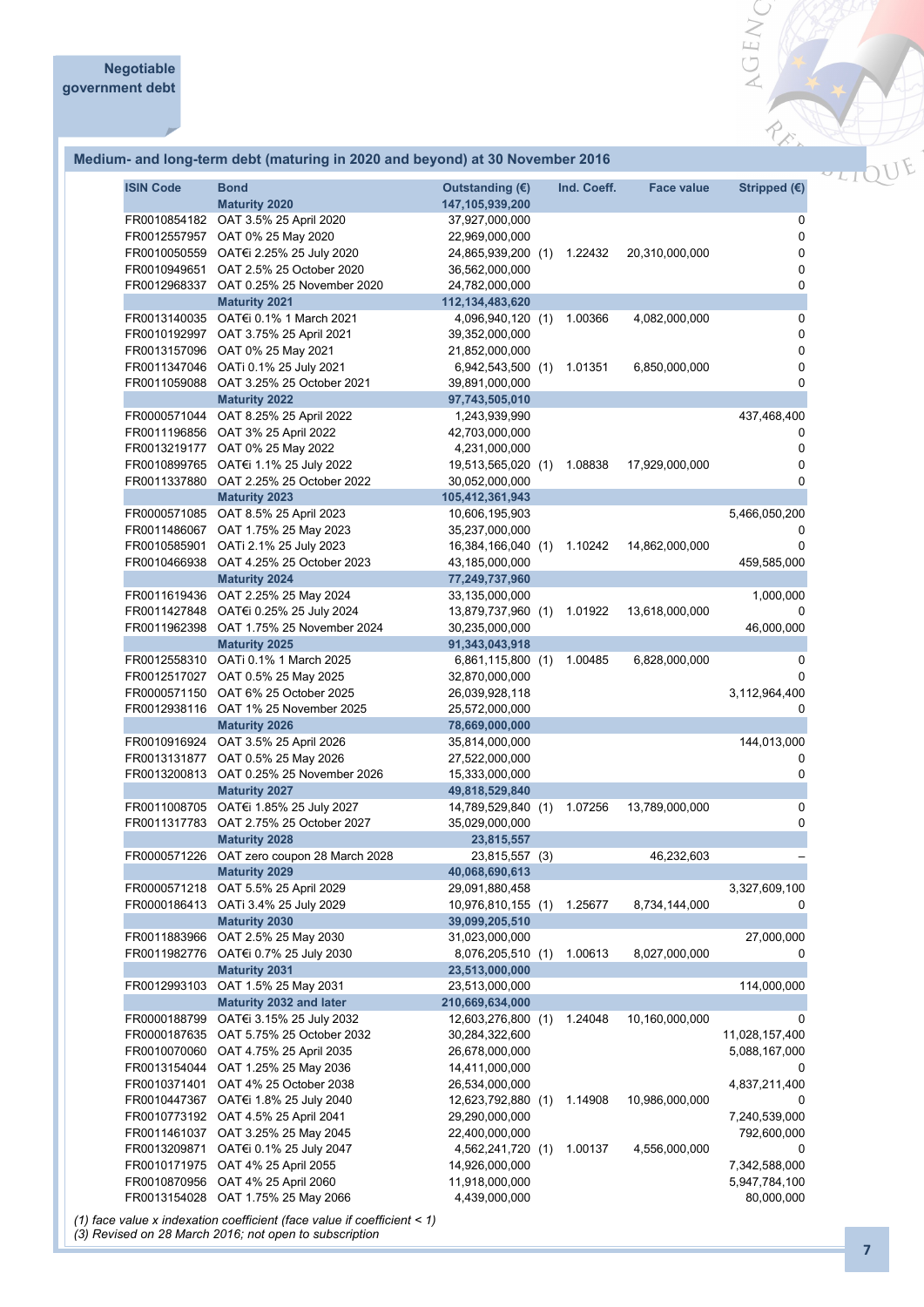#### **Most recent economic indicators**

| Industrial output, year-on-year        | $-0.8%$    | Oct. 2016    |
|----------------------------------------|------------|--------------|
| Household consumption*,                | 3.0%       |              |
| year-on-year                           |            | Nov. 2016    |
| Unemployment rate (ILO)                | 10.0%      | Sep. 2016    |
| Consumer prices.                       |            |              |
| year-on-year                           |            |              |
| all items                              | 0.5%       | Nov. 2016    |
| all items excluding tobacco            | 0.6%       | Nov. 2016    |
| Trade balance, fob-fob, sa (€bn)       | $-65.2bn$  | Oct. 2016    |
| m                                      | $-64.8bn$  | Sep. 2016    |
| Current account balance, sa (€bn)      | $-63.5$ bn | Oct. 2016    |
|                                        | $-63.7$ bn | Sep. 2016    |
| 10-year constant maturity rate (TEC10) | 0.65%      | 29 Dec. 2016 |
| 3-month interest rate (Euribor)        | $-0.32%$   | 27 Dec. 2016 |
| EUR / USD                              | 1.0453     | 29 Dec. 2016 |
| EUR / JPY                              | 122.04     | 29 Dec. 2016 |
|                                        |            |              |

| <b>Monthly government budget position</b> |  |  |
|-------------------------------------------|--|--|
|-------------------------------------------|--|--|

*In € billion*

*Source: Minefi*

|                                         |          |          |          | end of<br><b>October level</b> |          |
|-----------------------------------------|----------|----------|----------|--------------------------------|----------|
|                                         | 2014     | 2015     | 2014     | 2015                           | 2016     |
| General budget<br>balance               | $-85.71$ | $-72.15$ | $-80.26$ | $-71.71$                       | $-66.56$ |
| revenue                                 | 291.95   | 299.66   | 220.75   | 226.47                         | 229.01   |
| expenditure                             | 377.66   | 371.80   | 317.87   | 243.26                         | 251.76   |
| Balance of special<br>Treasury accounts | 0.16     | 1.62     | $-4.45$  | $-4.49$                        | $-18.98$ |
| <b>General budget</b><br>outturn        | $-85.56$ | $-70.52$ | $-84.71$ | $-76.20$                       | -85.54   |

OEN

REA

*\* manufactured products Sources: Insee, Minefi, Banque de France*

#### **Public finances: deficit and debt**

*As % of GDP*



*Source: Eurostat, Insee* debt (right-hand scale) debt excluding impact of European guarantees - debt (right-hand scale) debt including impact of European guarantees

#### **General government debt in 2015**

*As % of GDP*